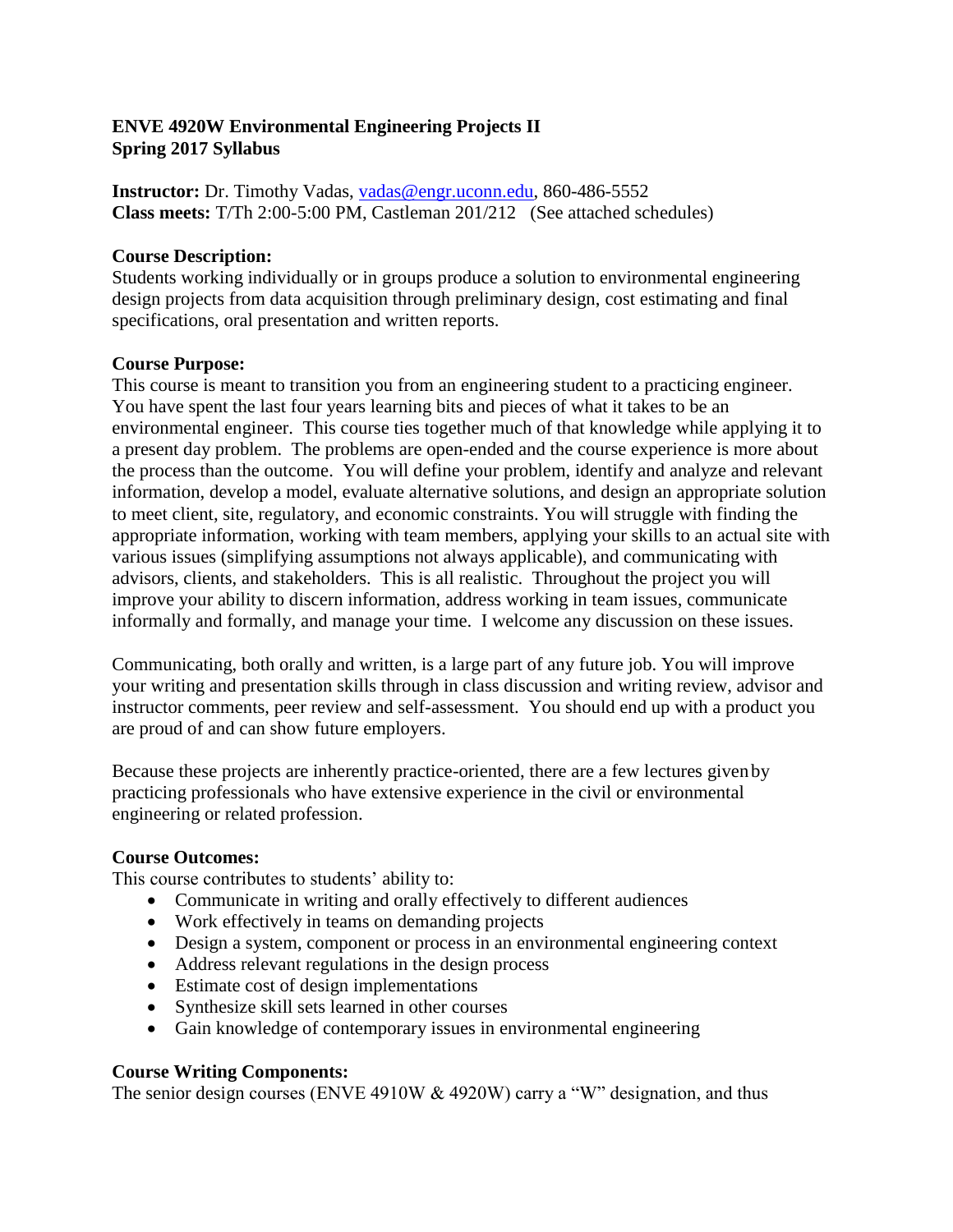include an intensive writing component, including instruction, feedback and revision. All writing is double-space, 1" margins, Times New Roman size 12 font. The writing assignments for 4920W consist of:

- Students will write a five-page term paper on a group assigned topic (related to research for the design project).
- Groups will write a complete design report. Each student will write a minimum of 10 pages.

Writing feedback will be provided by the instructor, your peers and your project advisors in order to revise and improve your writing. Due dates for assignments are indicated on the schedule below.

Each student must pass the writing component in order to pass the course.

| Grading:                        |         |
|---------------------------------|---------|
| <b>Course Component</b>         | % Grade |
| Term Paper                      | 10      |
| Senior Design Day Poster        | 10      |
| Poster audio/video presentation | 5       |
| Final Oral Report*              | 15      |
| Final Written Report*           | 60      |

Other grade considerations: Attendance at Tuesday seminars/presentations is required. Deductions of half a letter grade will be made if there are more than two unexcused absences \* Individual grades within a group can vary

### **Resources:**

Robert Irish. 2015. Writing in engineering: A brief guide. Oxford University Press, New York, NY.